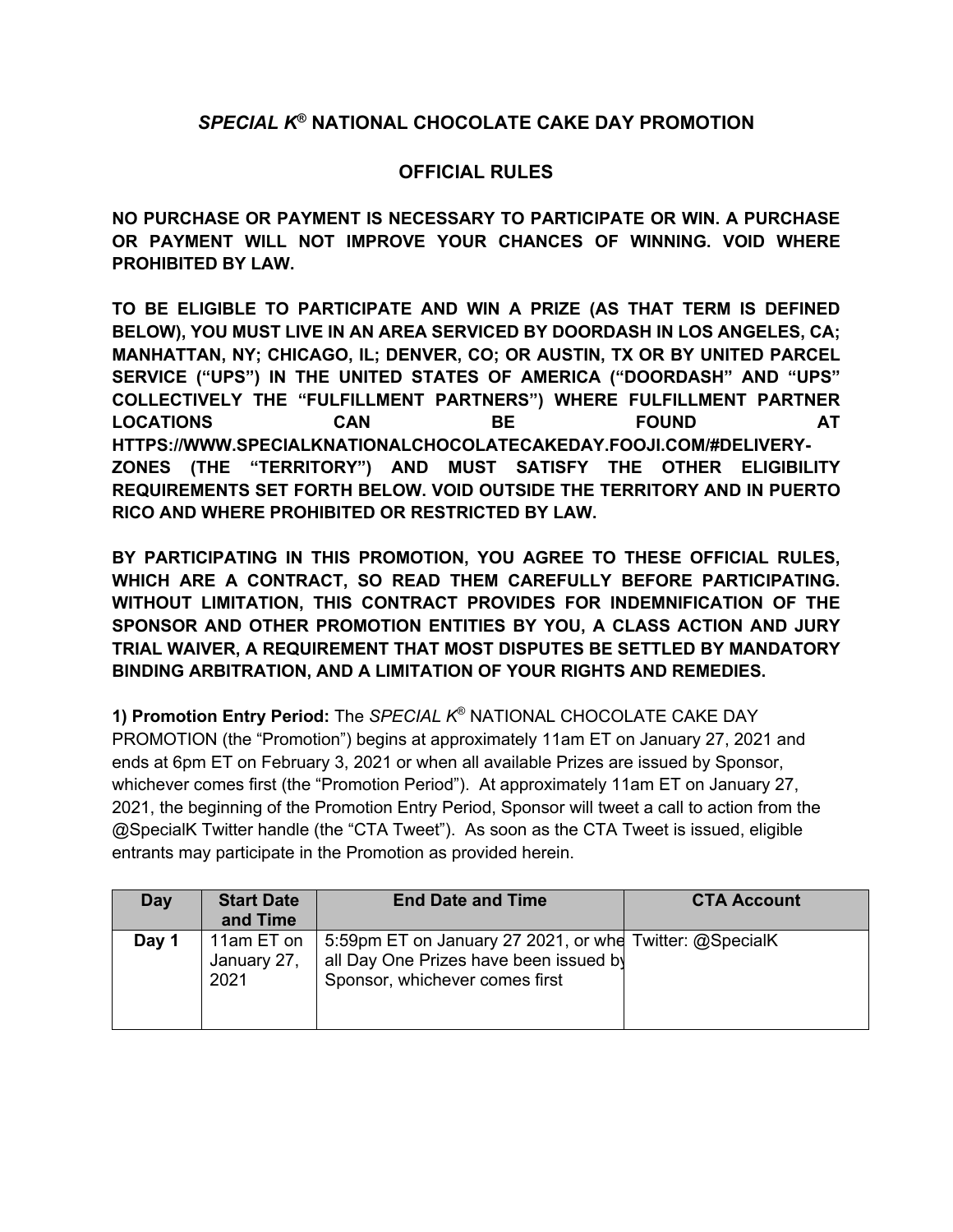| Day 2 | 11am ET on<br>January 28,<br>2021 | 5:59pm ET on January 28, 2021, or<br>when all Day Two Prizes have been<br>issued by Sponsor, whichever comes<br>first                | Twitter: @SpecialK |
|-------|-----------------------------------|--------------------------------------------------------------------------------------------------------------------------------------|--------------------|
| Day 3 | 11am ET on<br>January 29,<br>2021 | 5:59pm ET on January 29, 2021, or<br>when all Day Three Prizes have been<br>issued by Sponsor, whichever comes<br>first              | Twitter: @SpecialK |
| Day 4 | 11am ET on<br>January 30,<br>2021 | 5:59pm ET on January 30, 2021, or<br>when all Day Two Prizes have been<br>issued by Sponsor, whichever comes<br>first                | Twitter: @SpecialK |
| Day 5 | 11am ET on<br>January 31,<br>2021 | 5:59pm ET on January 31, 2021, or<br>when all Day Two Prizes have been<br>issued by Sponsor, whichever comes<br>first                | Twitter: @SpecialK |
| Day 6 | 11am ET on<br>February 1,<br>2021 | 5:59pm ET on February 1, 2021, or whe Twitter: @SpecialK<br>all Day Two Prizes have been issued by<br>Sponsor, whichever comes first |                    |
| Day 7 | 11am ET on<br>February 2,<br>2021 | 5:59pm ET on February 2, 2021, or whe Twitter: @SpecialK<br>all Day Two Prizes have been issued by<br>Sponsor, whichever comes first |                    |
| Day 8 | 11am ET on<br>February 3,<br>2021 | 5:59pm ET on February 3, 2021, or whe Twitter: @SpecialK<br>all Day Two Prizes have been issued by<br>Sponsor, whichever comes first |                    |

**2) Eligibility:** To be eligible to receive a Prize, entrants must, at the time of entry, meet all of the following requirements: (i) be legal residents of the fifty (50) United States or the District of Columbia who live in an area serviced by Fulfillment Partner at one of the locations identified in the link above ("Territory"); (ii) be 18 years of age or older and the age of majority in the entrant's jurisdiction as of the date and time of participation; and (iii) be registered users of Twitter (each, a "Participant(s)"). Employees, officers, directors and agents of The Kellogg Company, Fooji, Inc. ("Fooji," "Sponsor" or "Administrator"), Fulfillment Partner, any other company involved in the presentation, administration or fulfillment of the Promotion, and their respective subsidiaries, affiliated companies, and divisions (collectively, the "Promotion Entities") and each of their immediate family members (defined as any spouse, partner, parent, legal guardian, sibling, child, legal ward, grandparent, or grandchild, regardless of where they reside) and/or those living in the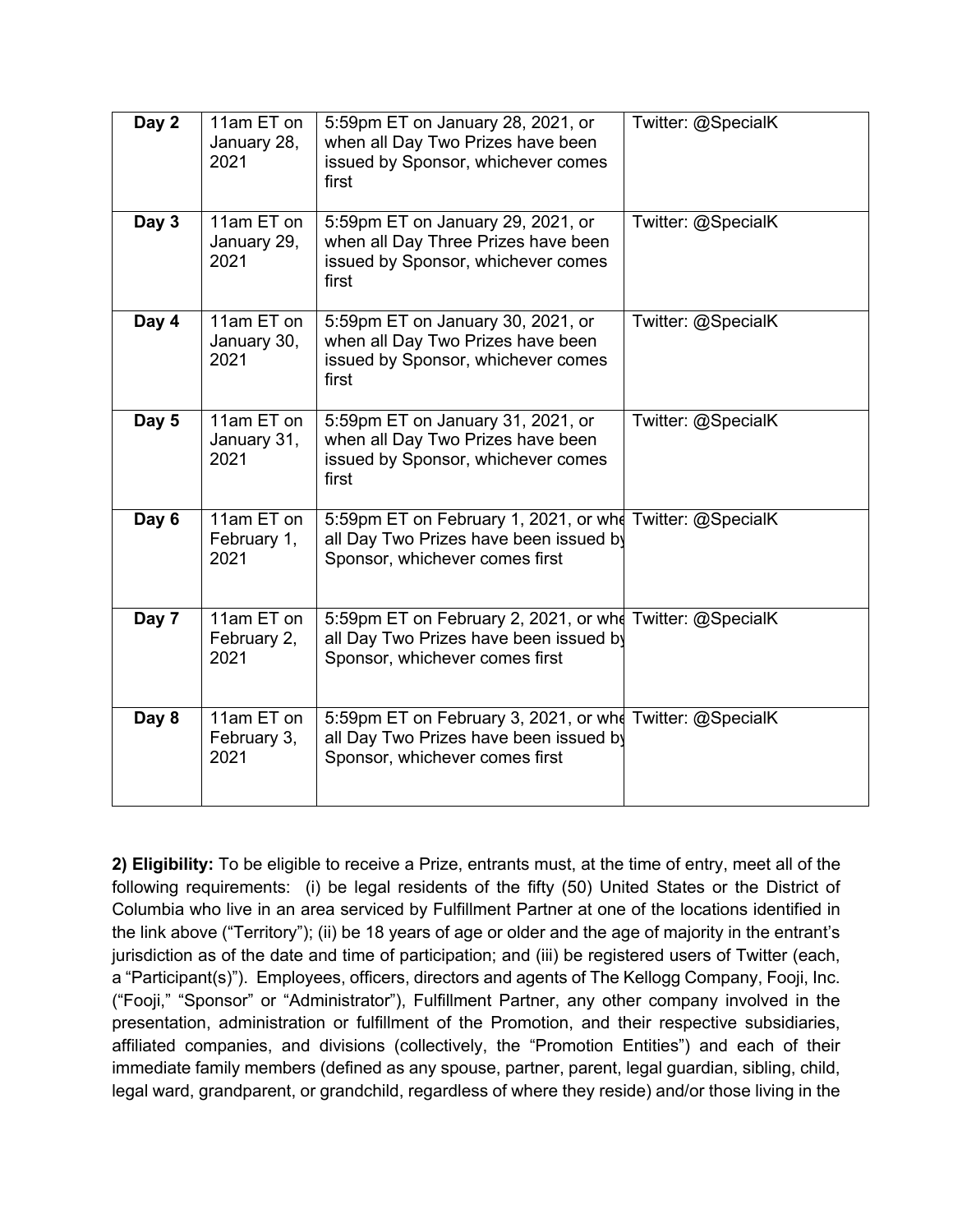same household of any such person (whether or not related) are not eligible for the Promotion. Void outside the Territory and in Puerto Rico and where prohibited or restricted by law.

**3) Sponsor:** The Sponsor and Administrator of the Promotion is Fooji, Inc. located at 257 E. Short St. Suite 200, Lexington, KY 40507.

#### **4) How To Participate in the Promotion:**

There are three (3) potential methods of entry during the Promotion Period:

Twitter: After the CTA Post is made on Twitter, send an @reply on the Twitter platform to @SpecialK with the hashtags #KLetsWinThis and #Giveaway ("Participation Tweet"). If the Promotion is still ongoing when your Participation Tweet is received by @SpecialK, you will receive a link tweeted back to you that directs you to the online registration form. You must fully complete the registration form by providing your name, physical address, email address, and phone number and submit to Fooji a completed registration form for its receipt. Sponsor may, in its sole discretion, accept or reject any Participation Tweet that does not include the #XtremeCommentator and #Sweepstakes hashtags.

Instagram: After the CTA Post is made on Instagram, click the link to the online registration form posted to the @*Special K*® Instagram bio and/or swipe up on the @SpecialK Instagram Story. You must fully complete the registration form by providing your name, physical address, email address, and phone number and submit to Fooji a completed registration form for its receipt.

Internet: Visit https://specialknationalchocolatecakeday.fooji.com during the Promotion Period and follow the online instructions to complete and submit an online entry.

All methods of entry listed above will be defined as an "Entry". Entries that are incorrect or incomplete, received outside the Promotion Period (including after all Prizes have been awarded), or that contain obscene, offensive, or any other language communicating messages inconsistent with the positive images with which Sponsor wishes to associate itself (all as determined by Sponsor in its sole discretion) will be void and disqualified. Sponsor is not responsible for misspellings, typographical errors, or other issues that may affect the ability to locate an Entry. Due to the way Twitter operates its service, Fooji may not be able to view or record purported Participation Tweets, receive or send communications, or otherwise detect participation from or interact with potential Participants who have Twitter account settings that make their updates, comments, posts or communications private, protected, or otherwise limited, in which case any such Participant will be disqualified and ineligible to receive a Prize. Normal Internet access and phone/usage charges imposed by your online/phone service may apply. Each Entry, including completing of the registration form, must be manually key stroked and manually entered by the individual Participant; automated and/or repetitive submission of entries (including but not limited to entries made using any script, macro, bot or sweepstakes service) will be disqualified.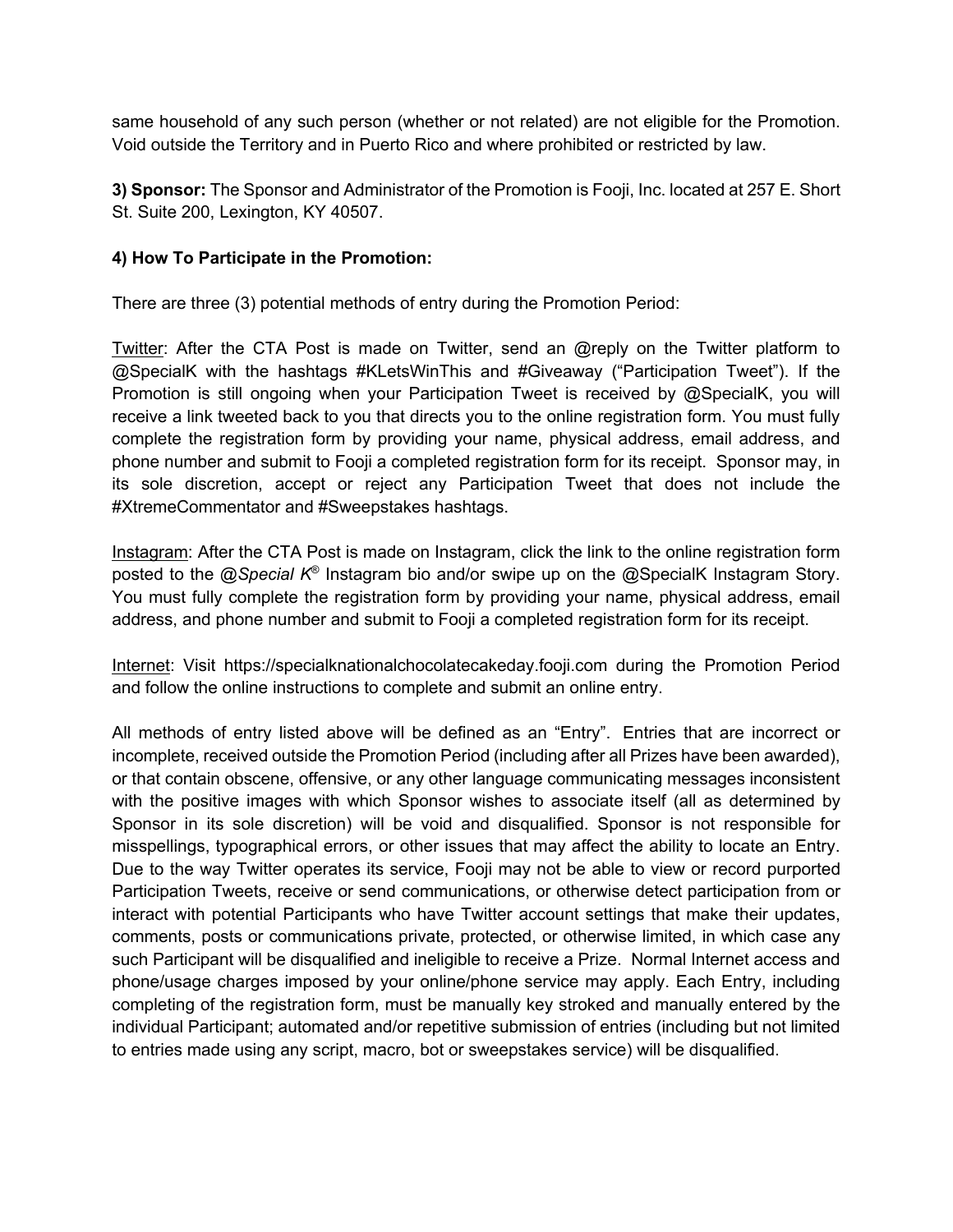This Promotion is in no way sponsored, endorsed, or administered by or associated with Twitter or Instagram.

NOTE ABOUT MOBILE DATA AND MESSAGING CHARGES: When you participate in the Promotion via a mobile device and/or download or transmit data via your mobile device, data and messaging rates may apply according to the terms and conditions of your service agreement with your wireless carrier. Other charges may apply (such as normal airtime and carrier charges) and may appear on your mobile phone bill or be deducted from your prepaid account balance. Wireless carriers' rate plans may vary, and you should contact your wireless carrier for more information on rate plans and charges relating to your participation in this Promotion. Check your mobile device's capabilities for specific instructions.

**5) Prizes:** Each of the (6) six participating markets will have their own specific list and quantity of prizes available to be awarded (as further outlined in the chart below) (each a "Prize"). All federal, state and local taxes and all other expenses not expressly listed in these Official Rules are the sole responsibility of the winners. Prizes are non-transferable and may not be substituted or redeemed for cash by winners. Sponsor reserves the right to substitute any Prize for one of comparable or greater value. Prize type(s) and components will be selected by Sponsor or its representatives in its/their sole discretion. Actual retail value of the Prizes may vary, including variations based on the Participants' location. **ARV of each Prize: \$11.73; Total ARV of all Prizes available in this Sweepstakes: \$17,595.**

| <b>Prize</b>                                                     | Number of<br><b>Prizes</b><br>Available in<br>Los<br>Angeles, CA | Number of<br><b>Prizes</b><br>Available in<br>Manhattan,<br>ΝY | Number of<br><b>Prizes</b><br>Available in<br>Chicago, IL | Number of<br><b>Prizes</b><br>Available<br>in Denver.<br>CO. | Number of<br><b>Prizes</b><br>Available in<br><b>Austin, TX</b> | Number of Prizes Available in<br>the U.S. (for Participants<br>outside of the participating<br>cities or whose participating<br>cities' Prizes have already been<br>claimed) | <b>Total number</b><br>of Prizes<br>Available in<br>this<br><b>Sweepstakes</b> |
|------------------------------------------------------------------|------------------------------------------------------------------|----------------------------------------------------------------|-----------------------------------------------------------|--------------------------------------------------------------|-----------------------------------------------------------------|------------------------------------------------------------------------------------------------------------------------------------------------------------------------------|--------------------------------------------------------------------------------|
| One (1) box<br>of Special<br>K <sup>®</sup> Snack<br><b>Bars</b> | 100                                                              | 100                                                            | 75                                                        | 25                                                           | 25                                                              | 75                                                                                                                                                                           | 400                                                                            |
| <b>Total</b>                                                     | \$1,173                                                          | \$1,173                                                        | \$879.75                                                  | \$293.25                                                     | \$293.25                                                        | \$879.75                                                                                                                                                                     | \$4,692                                                                        |

## **Promotion Day One**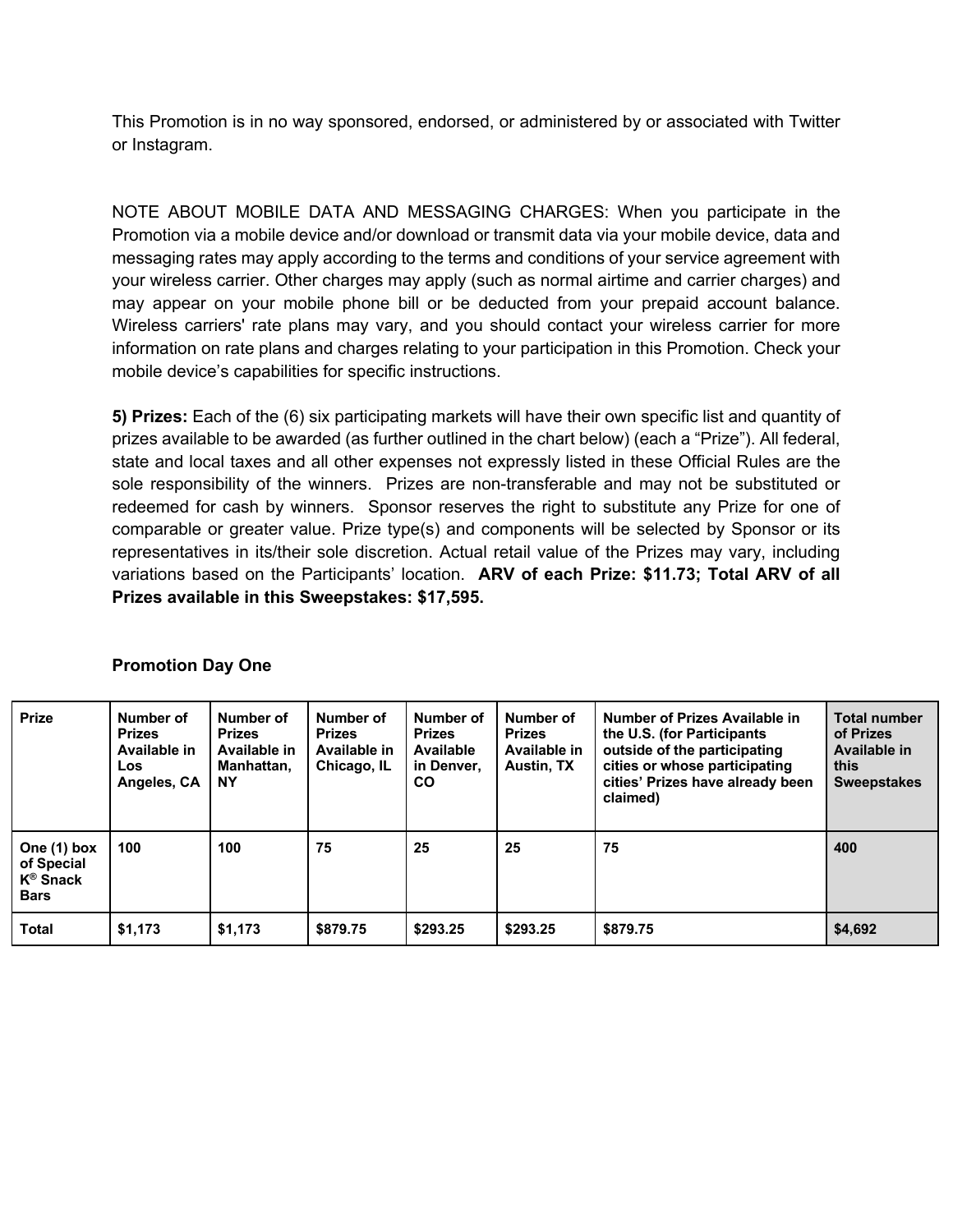# **Promotion Day Two**

| <b>Prize</b>                                                      | Number of<br><b>Prizes</b><br>Available in<br>Los<br>Angeles, CA | Number of<br><b>Prizes</b><br>Available in<br>Manhattan,<br><b>NY</b> | Number of<br><b>Prizes</b><br>Available in<br>Chicago, IL | Number of<br><b>Prizes</b><br>Available<br>in Denver.<br>CO. | Number of<br><b>Prizes</b><br>Available in<br>Austin, TX | Number of Prizes Available in<br>the U.S. (for Participants<br>outside of the participating<br>cities or whose participating<br>cities' Prizes have already been<br>claimed) | Total number<br>of Prizes<br>Available in<br>this<br><b>Sweepstakes</b> |
|-------------------------------------------------------------------|------------------------------------------------------------------|-----------------------------------------------------------------------|-----------------------------------------------------------|--------------------------------------------------------------|----------------------------------------------------------|------------------------------------------------------------------------------------------------------------------------------------------------------------------------------|-------------------------------------------------------------------------|
| One (1) box<br>of Special<br>$K^{\circledR}$ Snack<br><b>Bars</b> | 40                                                               | 40                                                                    | 35                                                        | 5                                                            | 5                                                        | 75                                                                                                                                                                           | 200                                                                     |
| <b>Total</b>                                                      | \$469.2                                                          | \$469.2                                                               | \$410.55                                                  | \$58.65                                                      | \$58.65                                                  | \$879.75                                                                                                                                                                     | \$2,346                                                                 |

# **Promotion Day Three**

| <b>Prize</b>                                                      | Number of<br><b>Prizes</b><br>Available in<br>Los<br>Angeles, CA | Number of<br><b>Prizes</b><br>Available in<br>Manhattan,<br><b>NY</b> | Number of<br><b>Prizes</b><br>Available in<br>Chicago, IL | Number of<br><b>Prizes</b><br>Available<br>in Denver.<br>CO. | Number of<br><b>Prizes</b><br>Available in<br>Austin, TX | Number of Prizes Available in<br>the U.S. (for Participants<br>outside of the participating<br>cities or whose participating<br>cities' Prizes have already been<br>claimed) | Total number<br>of Prizes<br>Available in<br>this<br><b>Sweepstakes</b> |
|-------------------------------------------------------------------|------------------------------------------------------------------|-----------------------------------------------------------------------|-----------------------------------------------------------|--------------------------------------------------------------|----------------------------------------------------------|------------------------------------------------------------------------------------------------------------------------------------------------------------------------------|-------------------------------------------------------------------------|
| One (1) box<br>of Special<br>$K^{\circledR}$ Snack<br><b>Bars</b> | 40                                                               | 40                                                                    | 20                                                        | 5                                                            | 5                                                        | 75                                                                                                                                                                           | 185                                                                     |
| Total                                                             | \$469.2                                                          | \$469.2                                                               | \$234.6                                                   | \$58.65                                                      | \$58.65                                                  | \$879.75                                                                                                                                                                     | \$2,170.05                                                              |

# **Promotion Day Four**

| <b>Prize</b>                                                      | Number of<br><b>Prizes</b><br>Available in<br>Los<br>Angeles, CA | Number of<br><b>Prizes</b><br>Available in<br>Manhattan.<br><b>NY</b> | Number of<br><b>Prizes</b><br>Available in<br>Chicago, IL | Number of<br><b>Prizes</b><br>Available<br>in Denver.<br>CO. | Number of<br><b>Prizes</b><br>Available in<br>Austin, TX | Number of Prizes Available in<br>the U.S. (for Participants<br>outside of the participating<br>cities or whose participating<br>cities' Prizes have already been<br>claimed) | <b>Total number</b><br>of Prizes<br>Available in<br>this.<br><b>Sweepstakes</b> |
|-------------------------------------------------------------------|------------------------------------------------------------------|-----------------------------------------------------------------------|-----------------------------------------------------------|--------------------------------------------------------------|----------------------------------------------------------|------------------------------------------------------------------------------------------------------------------------------------------------------------------------------|---------------------------------------------------------------------------------|
| One (1) box<br>of Special<br>$K^{\circledR}$ Snack<br><b>Bars</b> | 40                                                               | 40                                                                    | 20                                                        | 5                                                            | 5                                                        | 75                                                                                                                                                                           | 185                                                                             |
| <b>Total</b>                                                      | \$469.2                                                          | \$469.2                                                               | \$234.6                                                   | \$58.65                                                      | \$58.65                                                  | \$879.75                                                                                                                                                                     | \$2,170.05                                                                      |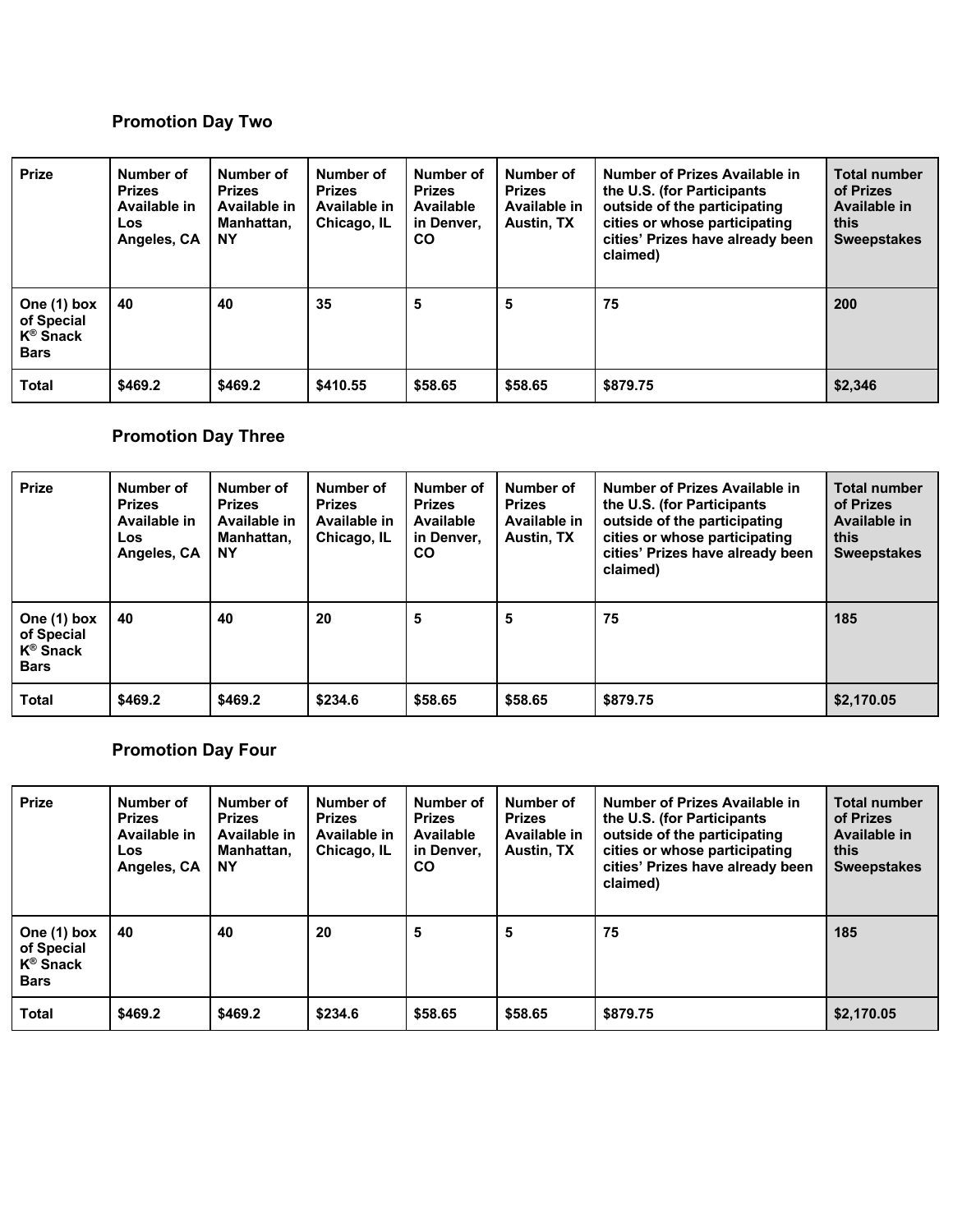# **Promotion Day Five**

| <b>Prize</b>                                                      | Number of<br><b>Prizes</b><br>Available in<br>Los<br>Angeles, CA | Number of<br><b>Prizes</b><br>Available in<br>Manhattan,<br><b>NY</b> | Number of<br><b>Prizes</b><br>Available in<br>Chicago, IL | Number of<br><b>Prizes</b><br>Available<br>in Denver.<br><b>CO</b> | Number of<br><b>Prizes</b><br>Available in<br><b>Austin, TX</b> | Number of Prizes Available in<br>the U.S. (for Participants<br>outside of the participating<br>cities or whose participating<br>cities' Prizes have already been<br>claimed) | <b>Total number</b><br>of Prizes<br>Available in<br>this<br><b>Sweepstakes</b> |
|-------------------------------------------------------------------|------------------------------------------------------------------|-----------------------------------------------------------------------|-----------------------------------------------------------|--------------------------------------------------------------------|-----------------------------------------------------------------|------------------------------------------------------------------------------------------------------------------------------------------------------------------------------|--------------------------------------------------------------------------------|
| One (1) box<br>of Special<br>$K^{\circledR}$ Snack<br><b>Bars</b> | 30                                                               | 30                                                                    | 20                                                        | 5                                                                  | 5                                                               | 75                                                                                                                                                                           | 165                                                                            |
| Total                                                             | \$351.9                                                          | \$351.9                                                               | \$234.6                                                   | \$58.65                                                            | \$58.65                                                         | \$879.75                                                                                                                                                                     | \$1,935.45                                                                     |

# **Promotion Day Six**

| <b>Prize</b>                                                     | Number of<br><b>Prizes</b><br>Available in<br>Los<br>Angeles, CA | Number of<br><b>Prizes</b><br>Available in<br>Manhattan,<br><b>NY</b> | Number of<br><b>Prizes</b><br>Available in<br>Chicago, IL | Number of<br><b>Prizes</b><br>Available<br>in Denver,<br>CO. | Number of<br><b>Prizes</b><br>Available in<br>Austin, TX | Number of Prizes Available in<br>the U.S. (for Participants<br>outside of the participating<br>cities or whose participating<br>cities' Prizes have already been<br>claimed) | <b>Total number</b><br>of Prizes<br>Available in<br>this<br><b>Sweepstakes</b> |
|------------------------------------------------------------------|------------------------------------------------------------------|-----------------------------------------------------------------------|-----------------------------------------------------------|--------------------------------------------------------------|----------------------------------------------------------|------------------------------------------------------------------------------------------------------------------------------------------------------------------------------|--------------------------------------------------------------------------------|
| One (1) box<br>of Special<br>K <sup>®</sup> Snack<br><b>Bars</b> | 20                                                               | 20                                                                    | 15                                                        | 5                                                            | 5                                                        | 75                                                                                                                                                                           | 140                                                                            |
| Total                                                            | \$234.6                                                          | \$234.6                                                               | \$175.95                                                  | \$58.65                                                      | \$58.65                                                  | \$879.75                                                                                                                                                                     | \$1,642.2                                                                      |

# **Promotion Day Seven**

| <b>Prize</b>                                                      | Number of<br><b>Prizes</b><br>Available in<br><b>Los</b><br>Angeles, CA | Number of<br><b>Prizes</b><br>Available in<br>Manhattan.<br><b>NY</b> | Number of<br><b>Prizes</b><br>Available in<br>Chicago, IL | Number of<br><b>Prizes</b><br>Available<br>in Denver.<br>CO. | Number of<br><b>Prizes</b><br>Available in<br>Austin, TX | Number of Prizes Available in<br>the U.S. (for Participants<br>outside of the participating<br>cities or whose participating<br>cities' Prizes have already been<br>claimed) | <b>Total number</b><br>of Prizes<br>Available in<br>this<br><b>Sweepstakes</b> |
|-------------------------------------------------------------------|-------------------------------------------------------------------------|-----------------------------------------------------------------------|-----------------------------------------------------------|--------------------------------------------------------------|----------------------------------------------------------|------------------------------------------------------------------------------------------------------------------------------------------------------------------------------|--------------------------------------------------------------------------------|
| One (1) box<br>of Special<br>$K^{\circledR}$ Snack<br><b>Bars</b> | 20                                                                      | 20                                                                    | 10                                                        | $\bf{0}$                                                     | 0                                                        | 75                                                                                                                                                                           | 125                                                                            |
| Total                                                             | \$234.6                                                                 | \$234.6                                                               | \$117.3                                                   | $\bf{0}$                                                     | 0                                                        | \$879.75                                                                                                                                                                     | \$1,466.25                                                                     |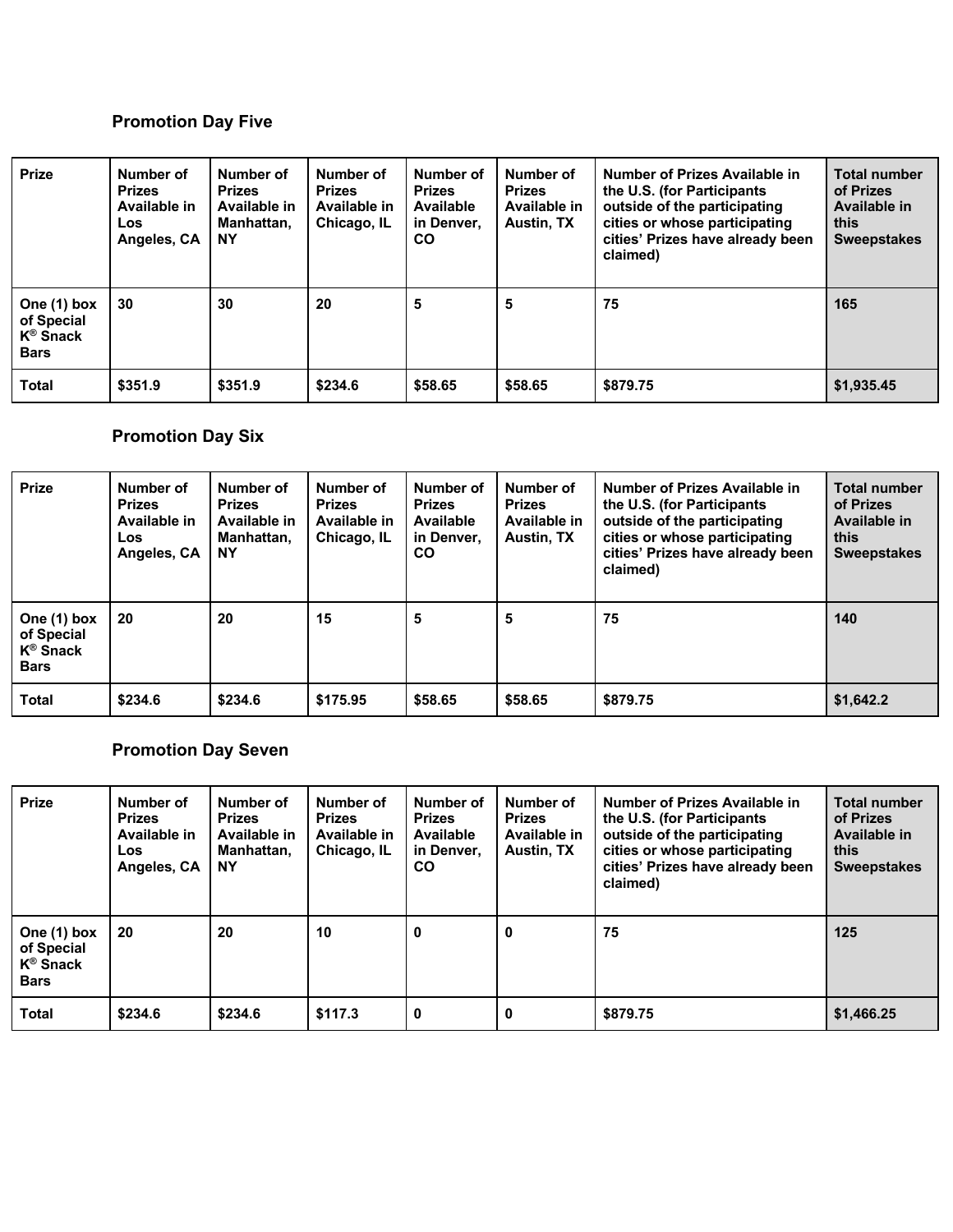#### **Promotion Day Eight**

| <b>Prize</b>                                                      | Number of<br><b>Prizes</b><br>Available in<br>Los<br>Angeles, CA | Number of<br><b>Prizes</b><br>Available in<br>Manhattan.<br><b>NY</b> | Number of<br><b>Prizes</b><br>Available in<br>Chicago, IL | Number of<br><b>Prizes</b><br>Available<br>in Denver.<br><b>CO</b> | Number of<br><b>Prizes</b><br>Available in<br>Austin, TX | Number of Prizes Available in<br>the U.S. (for Participants)<br>outside of the participating<br>cities or whose participating<br>cities' Prizes have already been<br>claimed) | <b>Total number</b><br>of Prizes<br>Available in<br>this<br><b>Sweepstakes</b> |
|-------------------------------------------------------------------|------------------------------------------------------------------|-----------------------------------------------------------------------|-----------------------------------------------------------|--------------------------------------------------------------------|----------------------------------------------------------|-------------------------------------------------------------------------------------------------------------------------------------------------------------------------------|--------------------------------------------------------------------------------|
| One (1) box<br>of Special<br>$K^{\circledR}$ Snack<br><b>Bars</b> | 10                                                               | 10                                                                    | 5                                                         | 0                                                                  | 0                                                        | 75                                                                                                                                                                            | 100                                                                            |
| <b>Total</b>                                                      | \$117.3                                                          | \$117.3                                                               | \$58.65                                                   | 0                                                                  | 0                                                        | \$879.75                                                                                                                                                                      | \$1,173                                                                        |

**6) Winner Selection:** Odds of winning a Prize in this Promotion depend on the number of Participants and your timing of participation in relation to other Participant's participation. Fooji will be the official time keeping device for the Promotion and all decisions by the Sponsor regarding the timing of entries and the order in which they are received will be final and binding.

#### **Promotion Day One**

- i. The first 100 eligible and verified Participants in Los Angeles, CA who tweet a qualifying Participation Tweet and to complete the registration process which is received by Sponsor during the Promotion Period will qualify to receive a Prize;
- ii. The first 100 eligible and verified Participants in Manhattan, NY who tweet a qualifying Participation Tweet and to complete the registration process which is received by Sponsor during the Promotion Period will qualify to receive a Prize;
- iii. The first 75 eligible and verified Participants in Chicago, IL who tweet a qualifying Participation Tweet and to complete the registration process which is received by Sponsor during the Promotion Period will qualify to receive a Prize;
- iv. The first 25 eligible and verified Participants in Denver, CO who tweet a qualifying Participation Tweet and to complete the registration process which is received by Sponsor during the Promotion Period will qualify to receive a Prize;
- v. The first 25 eligible and verified Participants in Austin, TX who tweet a qualifying Participation Tweet and to complete the registration process which is received by Sponsor during the Promotion Period will qualify to receive a Prize;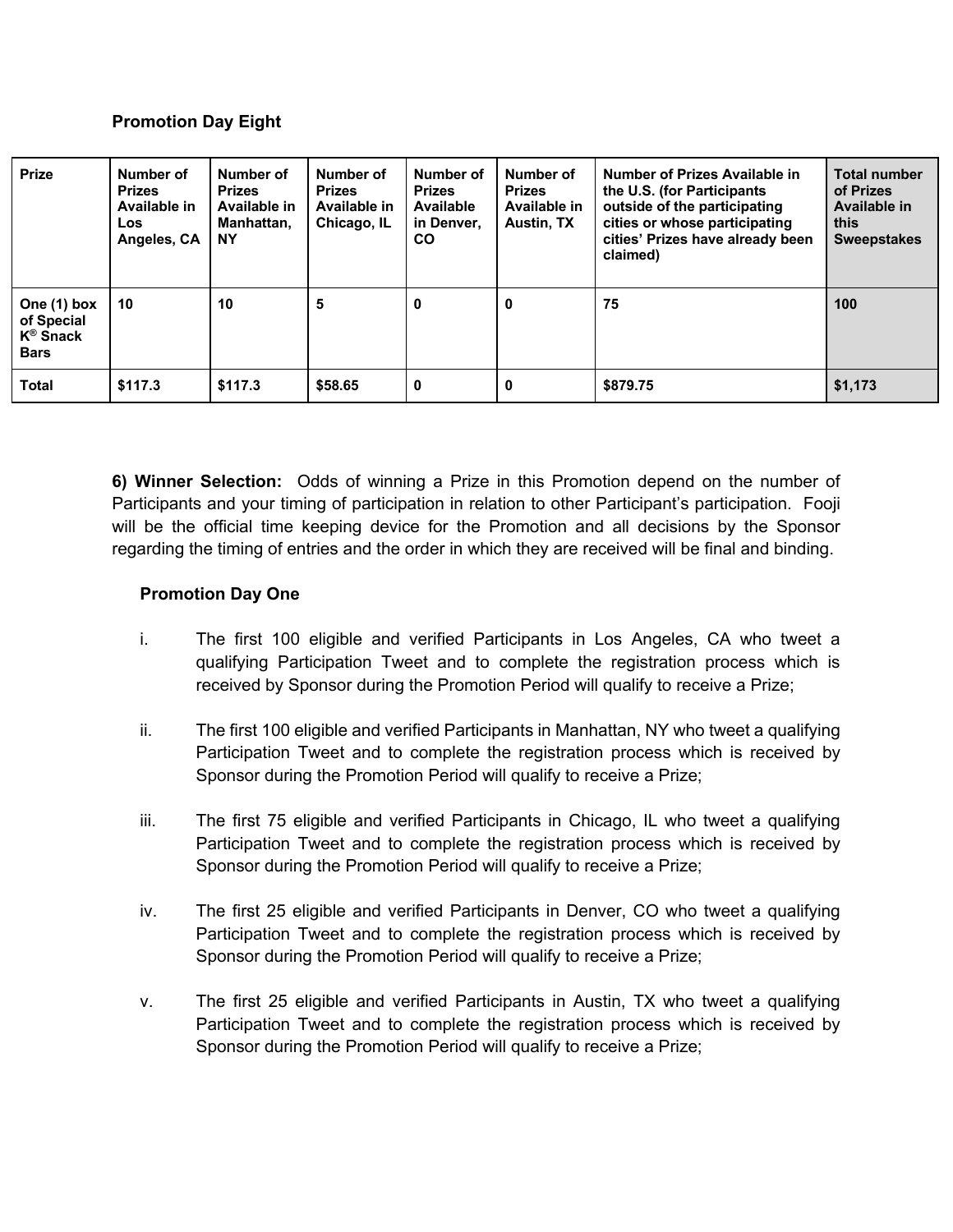vi. The first 75 eligible and verified Participants in The United States of America who tweet a qualifying Participation Tweet and to complete the registration process which is received by Sponsor during the Promotion Period will qualify to receive a Prize;

#### **Promotion Day Two**

- i. The first 40 eligible and verified Participants in Los Angeles, CA who tweet a qualifying Participation Tweet and to complete the registration process which is received by Sponsor during the Promotion Period will qualify to receive a Prize;
- ii. The first 40 eligible and verified Participants in Manhattan, NY who tweet a qualifying Participation Tweet and to complete the registration process which is received by Sponsor during the Promotion Period will qualify to receive a Prize;
- iii. The first 35 eligible and verified Participants in Chicago, IL who tweet a qualifying Participation Tweet and to complete the registration process which is received by Sponsor during the Promotion Period will qualify to receive a Prize;
- iv. The first 5 eligible and verified Participants in Denver, CO who tweet a qualifying Participation Tweet and to complete the registration process which is received by Sponsor during the Promotion Period will qualify to receive a Prize;
- v. The first 5 eligible and verified Participants in Austin, TX who tweet a qualifying Participation Tweet and to complete the registration process which is received by Sponsor during the Promotion Period will qualify to receive a Prize;
- vi. The first 75 eligible and verified Participants in The United States of America who tweet a qualifying Participation Tweet and to complete the registration process which is received by Sponsor during the Promotion Period will qualify to receive a Prize;

## **Promotion Day Three**

- i. The first 40 eligible and verified Participants in Los Angeles, CA who tweet a qualifying Participation Tweet and to complete the registration process which is received by Sponsor during the Promotion Period will qualify to receive a Prize;
- ii. The first 40 eligible and verified Participants in Manhattan, NY who tweet a qualifying Participation Tweet and to complete the registration process which is received by Sponsor during the Promotion Period will qualify to receive a Prize;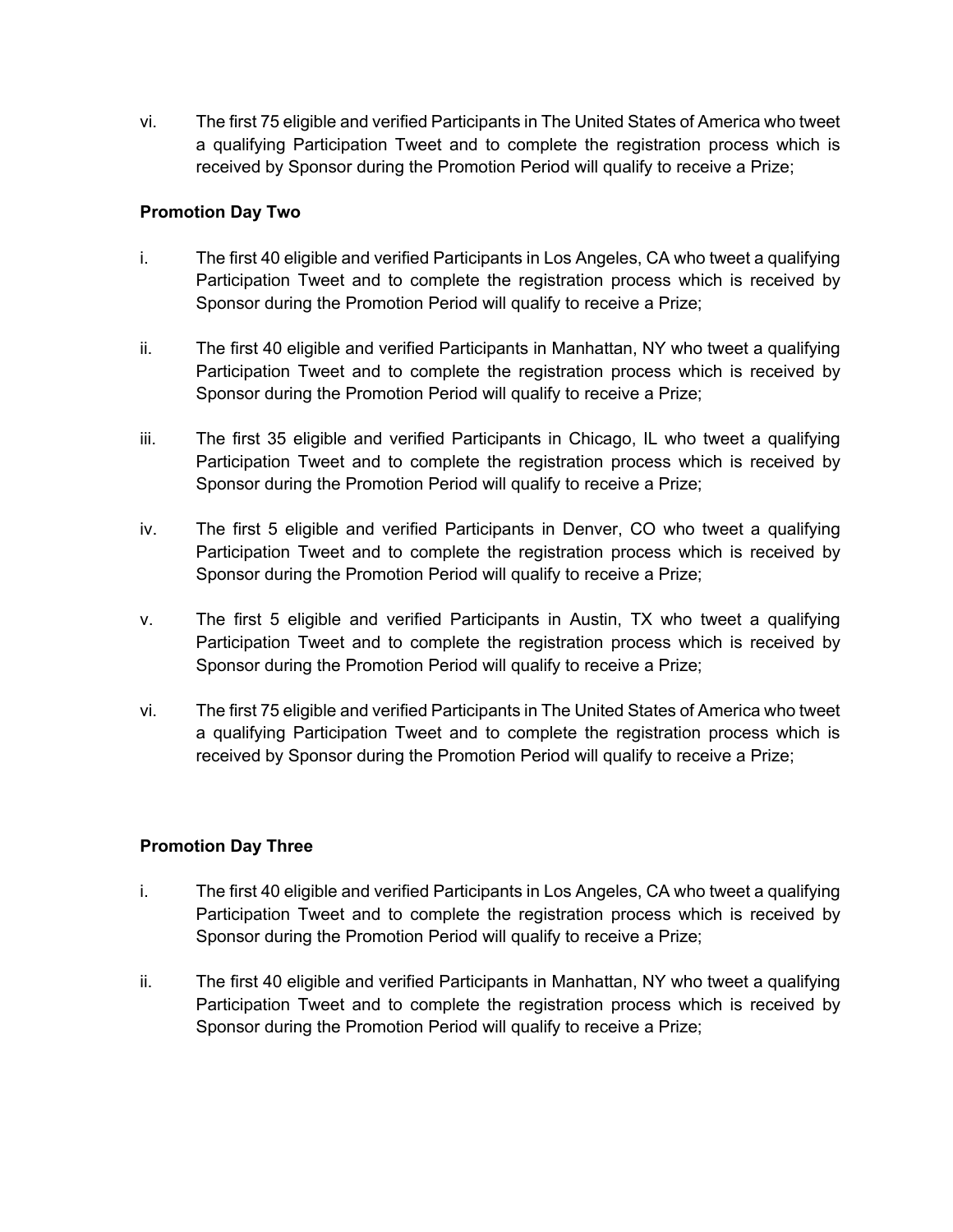- iii. The first 20 eligible and verified Participants in Chicago, IL who tweet a qualifying Participation Tweet and to complete the registration process which is received by Sponsor during the Promotion Period will qualify to receive a Prize;
- iv. The first 5 eligible and verified Participants in Denver, CO who tweet a qualifying Participation Tweet and to complete the registration process which is received by Sponsor during the Promotion Period will qualify to receive a Prize;
- v. The first 5 eligible and verified Participants in Austin, TX who tweet a qualifying Participation Tweet and to complete the registration process which is received by Sponsor during the Promotion Period will qualify to receive a Prize;
- vi. The first 75 eligible and verified Participants in The United States of America who tweet a qualifying Participation Tweet and to complete the registration process which is received by Sponsor during the Promotion Period will qualify to receive a Prize;

## **Promotion Day Four**

- i. The first 40 eligible and verified Participants in Los Angeles, CA who tweet a qualifying Participation Tweet and to complete the registration process which is received by Sponsor during the Promotion Period will qualify to receive a Prize;
- ii. The first 40 eligible and verified Participants in Manhattan, NY who tweet a qualifying Participation Tweet and to complete the registration process which is received by Sponsor during the Promotion Period will qualify to receive a Prize;
- iii. The first 20 eligible and verified Participants in Chicago, IL who tweet a qualifying Participation Tweet and to complete the registration process which is received by Sponsor during the Promotion Period will qualify to receive a Prize;
- iv. The first 5 eligible and verified Participants in Denver, CO who tweet a qualifying Participation Tweet and to complete the registration process which is received by Sponsor during the Promotion Period will qualify to receive a Prize;
- v. The first 5 eligible and verified Participants in Austin, TX who tweet a qualifying Participation Tweet and to complete the registration process which is received by Sponsor during the Promotion Period will qualify to receive a Prize;
- vi. The first 75 eligible and verified Participants in The United States of America who tweet a qualifying Participation Tweet and to complete the registration process which is received by Sponsor during the Promotion Period will qualify to receive a Prize;

## **Promotion Day Five**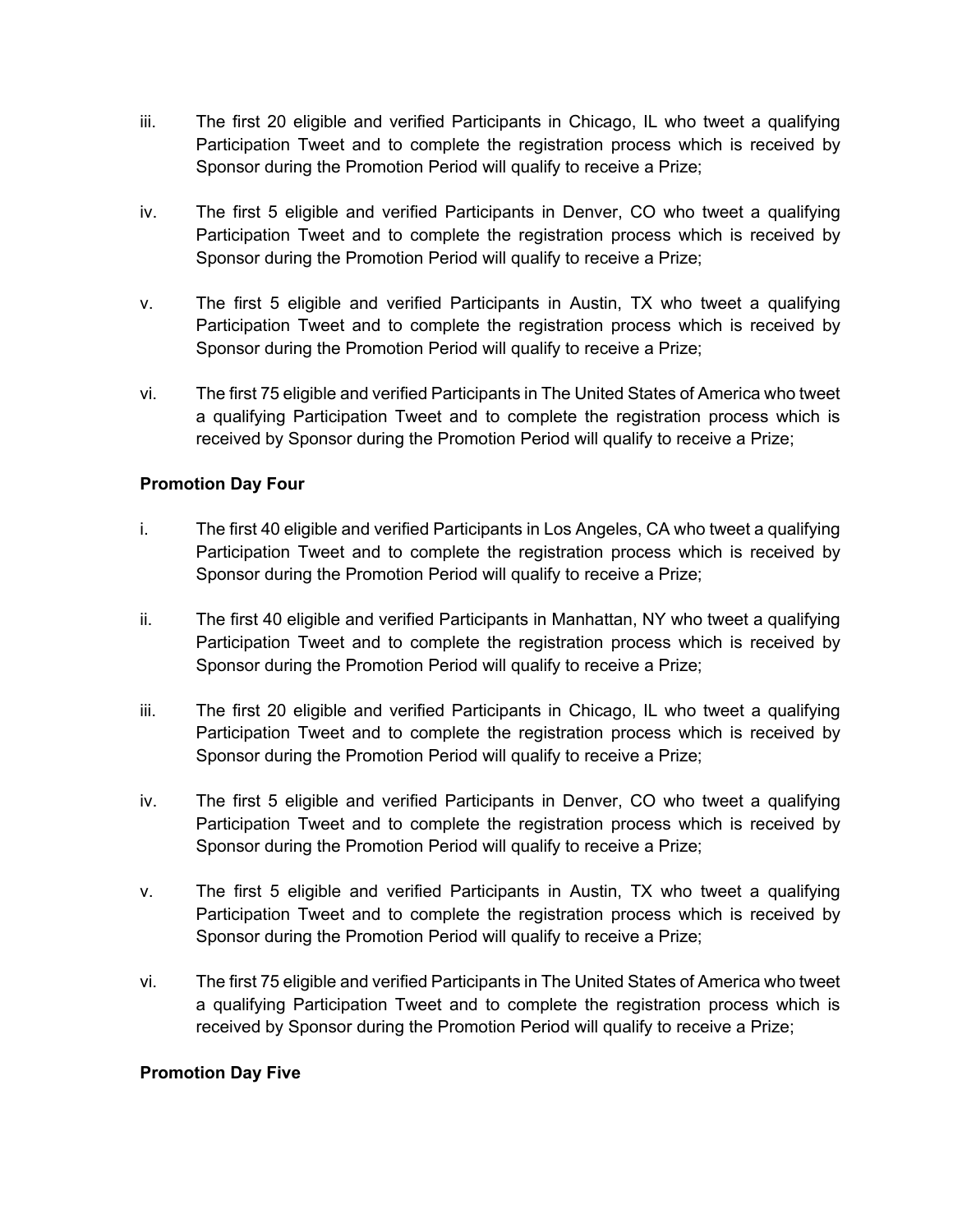- i. The first 30 eligible and verified Participants in Los Angeles, CA who tweet a qualifying Participation Tweet and to complete the registration process which is received by Sponsor during the Promotion Period will qualify to receive a Prize;
- ii. The first 30 eligible and verified Participants in Manhattan, NY who tweet a qualifying Participation Tweet and to complete the registration process which is received by Sponsor during the Promotion Period will qualify to receive a Prize;
- iii. The first 20 eligible and verified Participants in Chicago, IL who tweet a qualifying Participation Tweet and to complete the registration process which is received by Sponsor during the Promotion Period will qualify to receive a Prize;
- iv. The first 5 eligible and verified Participants in Denver, CO who tweet a qualifying Participation Tweet and to complete the registration process which is received by Sponsor during the Promotion Period will qualify to receive a Prize;
- v. The first 5 eligible and verified Participants in Austin, TX who tweet a qualifying Participation Tweet and to complete the registration process which is received by Sponsor during the Promotion Period will qualify to receive a Prize;
- vi. The first 75 eligible and verified Participants in The United States of America who tweet a qualifying Participation Tweet and to complete the registration process which is received by Sponsor during the Promotion Period will qualify to receive a Prize;

## **Promotion Day Six**

- i. The first 20 eligible and verified Participants in Los Angeles, CA who tweet a qualifying Participation Tweet and to complete the registration process which is received by Sponsor during the Promotion Period will qualify to receive a Prize;
- ii. The first 20 eligible and verified Participants in Manhattan, NY who tweet a qualifying Participation Tweet and to complete the registration process which is received by Sponsor during the Promotion Period will qualify to receive a Prize;
- iii. The first 15 eligible and verified Participants in Chicago, IL who tweet a qualifying Participation Tweet and to complete the registration process which is received by Sponsor during the Promotion Period will qualify to receive a Prize;
- iv. The first 75 eligible and verified Participants in The United States of America who tweet a qualifying Participation Tweet and to complete the registration process which is received by Sponsor during the Promotion Period will qualify to receive a Prize;

## **Promotion Day Seven**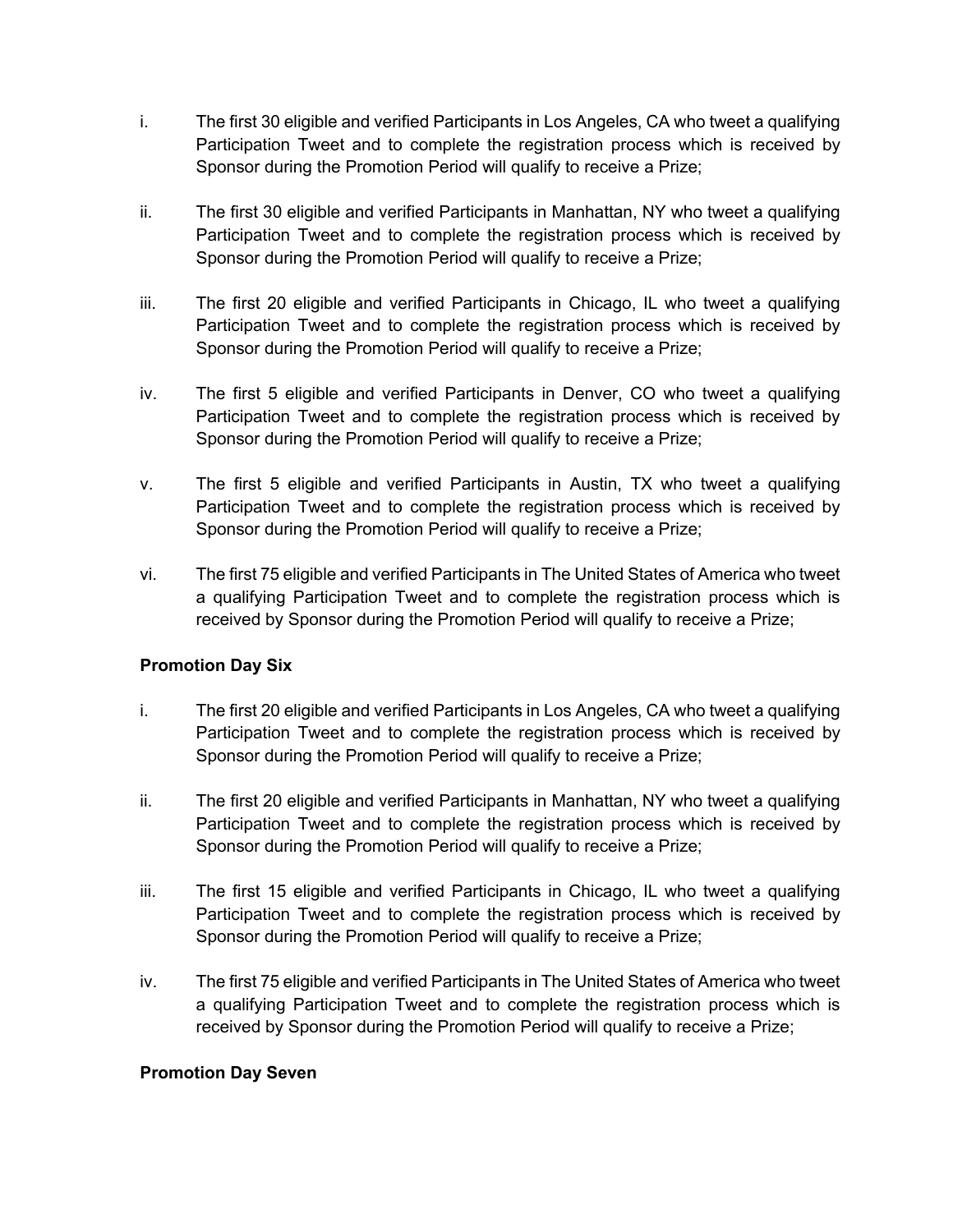- i. The first 20 eligible and verified Participants in Los Angeles, CA who tweet a qualifying Participation Tweet and to complete the registration process which is received by Sponsor during the Promotion Period will qualify to receive a Prize;
- ii. The first 20 eligible and verified Participants in Manhattan, NY who tweet a qualifying Participation Tweet and to complete the registration process which is received by Sponsor during the Promotion Period will qualify to receive a Prize;
- iii. The first 10 eligible and verified Participants in Chicago, IL who tweet a qualifying Participation Tweet and to complete the registration process which is received by Sponsor during the Promotion Period will qualify to receive a Prize;
- iv. The first 75 eligible and verified Participants in The United States of America who tweet a qualifying Participation Tweet and to complete the registration process which is received by Sponsor during the Promotion Period will qualify to receive a Prize;

## **Promotion Day Eight**

- i. The first 10 eligible and verified Participants in Los Angeles, CA who tweet a qualifying Participation Tweet and to complete the registration process which is received by Sponsor during the Promotion Period will qualify to receive a Prize;
- ii. The first 10 eligible and verified Participants in Manhattan, NY who tweet a qualifying Participation Tweet and to complete the registration process which is received by Sponsor during the Promotion Period will qualify to receive a Prize;
- iii. The first 5 eligible and verified Participants in Chicago, IL who tweet a qualifying Participation Tweet and to complete the registration process which is received by Sponsor during the Promotion Period will qualify to receive a Prize;
- iv. The first 75 eligible and verified Participants in The United States of America who tweet a qualifying Participation Tweet and to complete the registration process which is received by Sponsor during the Promotion Period will qualify to receive a Prize;

Participants selected as winners are limited to one (1) Prize per person, per Twitter account, and per delivery address during the Promotion Period. The number of available Prizes may but are not obligated to be periodically communicated throughout the Promotion via tweets from Sponsor's @SpecialK handle. Prizes will be facilitated through Fooji's ordering system on Twitter. Local merchants that participate in the Fulfillment Partner network may provide fulfillment and delivery of the Prize(s). Prize availability may vary and is not guaranteed in all areas. Except as determined by Sponsor in its sole discretion, no substitution of any Prize is offered, no transfer of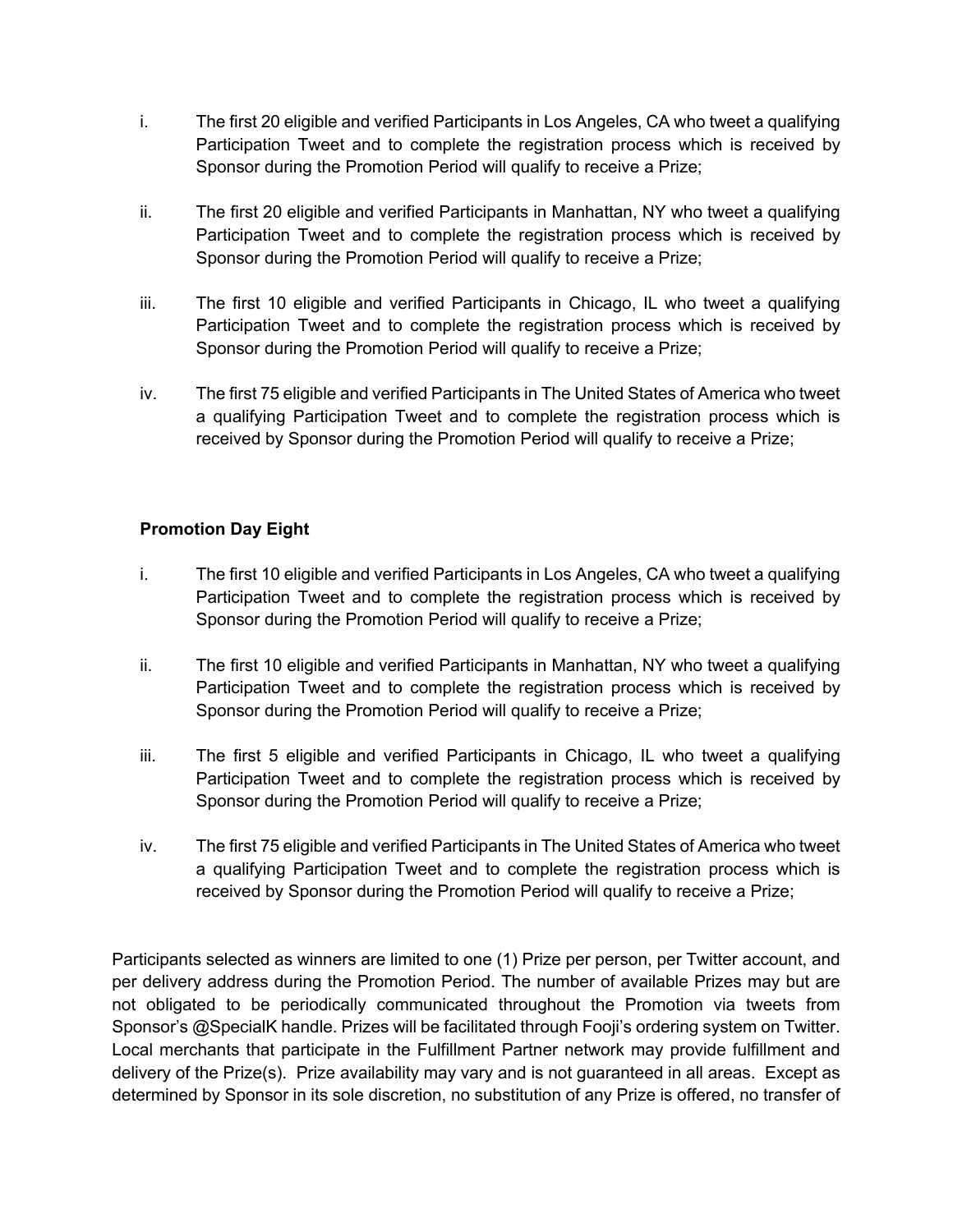Prize to a third party is permitted, and non-cash Prize(s) may not be redeemed for cash value. AS SET FORTH ABOVE, YOU MUST RESIDE IN A LOCATION SERVICED BY FULFILLMENT PARTNER IN ORDER TO BE ELIGIBLE TO PARTICIPATE IN THIS PROMOTION AND WIN A PRIZE. Prize(s) will be awarded and delivered only to addresses within the United States that are serviced by Fulfillment Partner. Verified Prize winner(s) will be solely responsible for all applicable federal, state and local taxes on Prize(s) and may receive an IRS Form 1099 for the retail value of the Prize and must provide Sponsor with a valid social security number if requested for tax reporting purposes. All expenses associated with the receipt and use of a Prize not specifically mentioned herein are solely the responsibility of the winners. Sponsor is not responsible for any delay or cancellation of the Prize delivery due to unforeseen circumstances, or those outside of Sponsor's control. If the fulfilling merchant cancels the order for reasons out of Sponsor's control, the Prize will not be delivered, and no additional compensation will be provided. Potential winners are subject to verification and may be required to sign and return to Sponsor for its receipt within three (3) business days an Affidavit of Eligibility/ Liability Release with (where lawful) a publicity release for receipt by Sponsor by the due date indicated in the notification message. If any required documents are not timely received by Sponsor, or if any message or mail intended for a winner is returned as undeliverable, then the applicable Prize may be forfeited.

**7) General Rules / Limitations of Liability:** By participating in the Promotion, Participants agree to be bound by these Official Rules and the decisions of the Sponsor which shall be final in all respects. Participation in the Promotion constitutes permission for the Sponsor and its designees to use the Participant's name, likeness, voice, biographical information, prize information, quotes attributable to Participant, and any other elements of Participant's persona for purposes of advertising and trade in any and all media now known or otherwise developed without further compensation or review, including a Participant list to be used by Fooji and its partners to retarget participants via email or the Fooji app, unless prohibited by law. By clicking "Order Now," Participants authorize Fooji or their Fulfillment Partners to send text messages or phone calls notifying Participants of delivery details for their order. Participants agree that Fooji or the Fulfillment Partner may send the notice to the telephone number the Participant provides during the registration process, and Participants understand notifications will be sent using automatic dialing technology. Participants understand that they are not required to agree to receive such messages as a condition of participation. In the event there is a discrepancy or inconsistency between disclosures or other statements (in any and all media) contained in any Promotion materials and the terms and conditions of the Official Rules, the Official Rules shall prevail, govern and control. Sponsor and the other Promotion Entities assume no responsibility or liability for (a) any incorrect or inaccurate entry information, or for any faulty, failed, garbled or jumbled electronic data transmissions; (b) any unauthorized access to, or theft, destruction or alteration of entries at any point in the operation of this Promotion; (c) any technical malfunction, failure, error, omission, interruption, deletion, defect, delay in operation or communications line failure, regardless of cause, with regard to any equipment, systems, networks, lines, satellites, servers, computers, software or providers utilized in any aspect of the operation of the Promotion; (d) inaccessibility or unavailability of the Internet or the Twitter platform or any combination thereof, or; (e) any injury or damage to Participant's or to any other person's computer which may be related to or resulting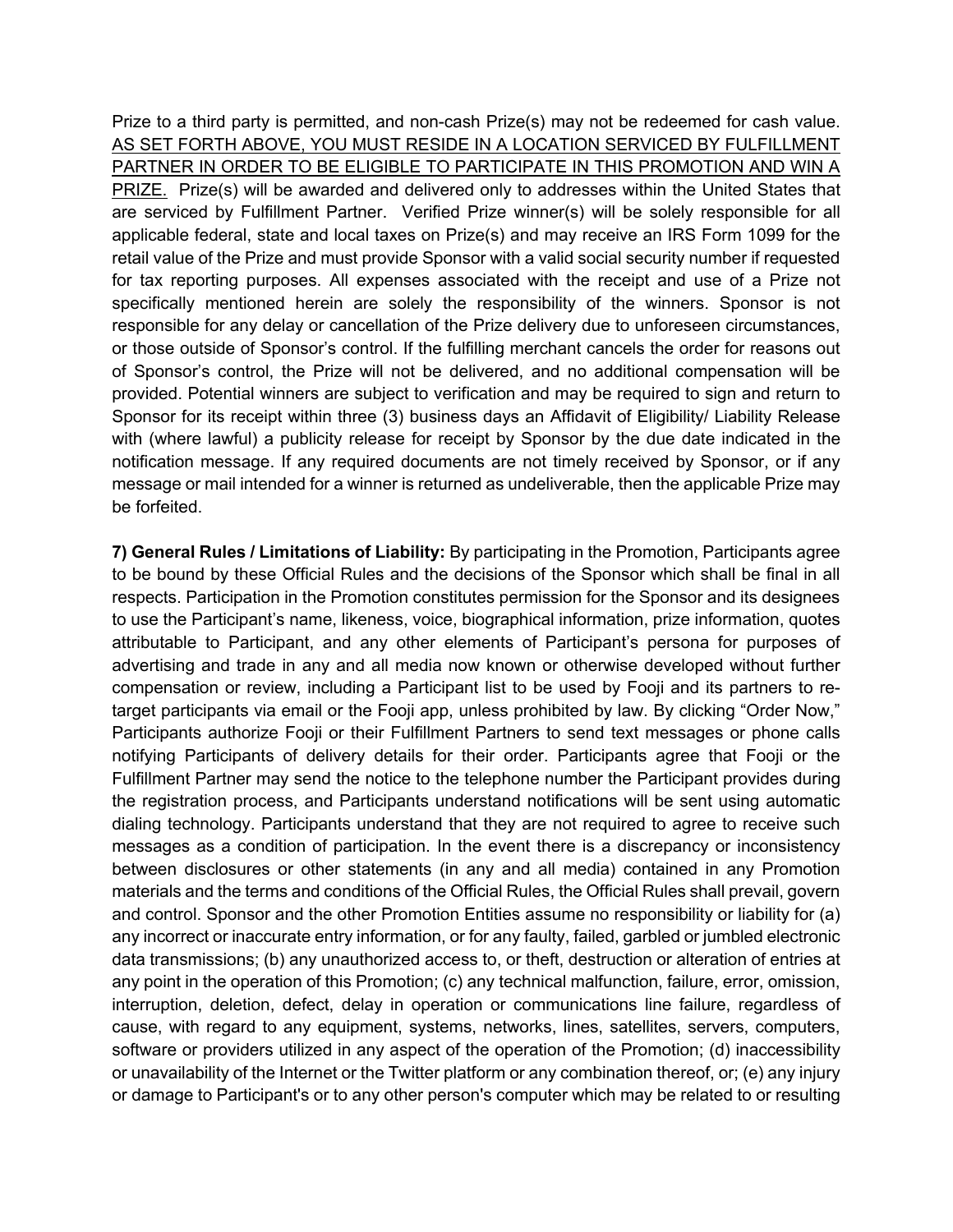from any attempt to participate in the Promotion. The Sponsor and other Promotion Entities are not responsible for the failure of any order to be received for any reason or for any delay in the processing or failure to process any order or entries. The Sponsor reserves the right at its sole discretion to disqualify any individual that tampers or attempts to tamper with the order process or the operation of the Promotion; violates the Official Rules; is suspected of cheating, fraud, or acting in an unsportsmanlike or disruptive manner, or with intent to annoy, abuse, threaten or harass any other person. Any Participant who uses or is suspected of using cheating, fraudulent means, unauthorized ordering methods, or otherwise attempts to participate multiple times, or with multiple identities, Twitter accounts, and/or addresses will be disqualified. Any attempt by any person to undermine the legitimate operation of the Promotion may be a violation of criminal and civil law, and, should such an attempt be made, the Sponsor reserves the right to seek damages from any such person to the fullest extent permitted by law. The Sponsor's failure to enforce any term of these Official Rules shall not constitute a waiver of that or any other provision. If, for any reason, the Promotion is not capable of running as planned, including infection by computer virus, bugs, tampering, unauthorized intervention, fraud, technical failures, changes to the Twitter platform that are not acceptable to Sponsor, or any other causes beyond the control of the Sponsor which corrupt or affect the administration, security, fairness, integrity or proper conduct of the Promotion, then the Sponsor reserves the right in its sole discretion to cancel, modify, suspend or terminate the Promotion in whole or in part. In the event Sponsor experiences a technical failure during admission of the Promotion that causes the Promotion to be suspended, Sponsor shall select a winner(s) by random drawing from all valid entries received up to the point of the technical failure. **TO THE FULLEST EXTENT PERMITTED BY LAW, AS A CONDITION OF ENTRY INTO THE PROMOTION, ALL PARTICIPANTS AGREE TO RELEASE, INDEMNIFY AND HOLD HARMLESS THE SPONSOR AND OTHER PROMOTION ENTITIES FROM AND AGAINST ANY AND ALL LIABILITY, CLAIMS OR ACTIONS OF ANY KIND WHATSOEVER FOR INJURIES, DAMAGES, OR LOSSES TO PERSONS OR PROPERTY WHICH MAY BE SUSTAINED IN CONNECTION WITH: PARTICIPATING IN ANY ASPECT OF THE PROMOTION; THE RECEIPT, OWNERSHIP OR USE OF ANY PRIZE AWARDED; PREPARING FOR, PARTICIPATING IN OR TRAVELING TO AND/OR FROM ANY PRIZE-RELATED OR PROMOTION-RELATED ACTIVITY, OR; ANY TYPOGRAPHICAL OR OTHER ERROR IN THESE OFFICIAL RULES OR ANY CTA TWEETS OR OTHER ANNOUNCEMENTS RELATING TO THE PROMOTION. THE WINNERS SHALL BEAR ALL RISK OF LOSS OR DAMAGE TO THEIR PRIZE AFTER THEY HAVE BEEN DELIVERED. SPONSOR AND THE OTHER PROMOTION ENTITIES MAKE NO REPRESENTATIONS OR WARRANTIES OF ANY KIND CONCERNING THE APPEARANCE, SAFETY OR PERFORMANCE OF ANY PRIZE(S).** BY ENTERING THE PROMOTION, PARTICIPANT AGREES THAT, TO THE FULLEST EXTENT PERMITTED BY APPLICABLE LAW: (1) ANY AND ALL DISPUTES, CLAIMS AND CAUSES OF ACTION ARISING OUT OF OR CONNECTED WITH THE PROMOTION, OR ANY PRIZE(S) AWARDED WILL BE LIMITED TO ACTUAL, OUT-OF-POCKET COSTS INCURRED (IF ANY) NOT TO EXCEED TEN DOLLARS (\$10.00), BUT IN NO EVENT WILL ATTORNEYS' FEES BE AWARDED OR RECOVERABLE; AND (2) UNDER NO CIRCUMSTANCES WILL ANY PARTICIPANT BE PERMITTED TO OBTAIN ANY AWARD FOR, AND PARTICIPANT HEREBY KNOWINGLY AND EXPRESSLY WAIVES ALL RIGHTS TO SEEK, PUNITIVE, INCIDENTAL, CONSEQUENTIAL OR SPECIAL DAMAGES, LOST PROFITS AND/OR ANY OTHER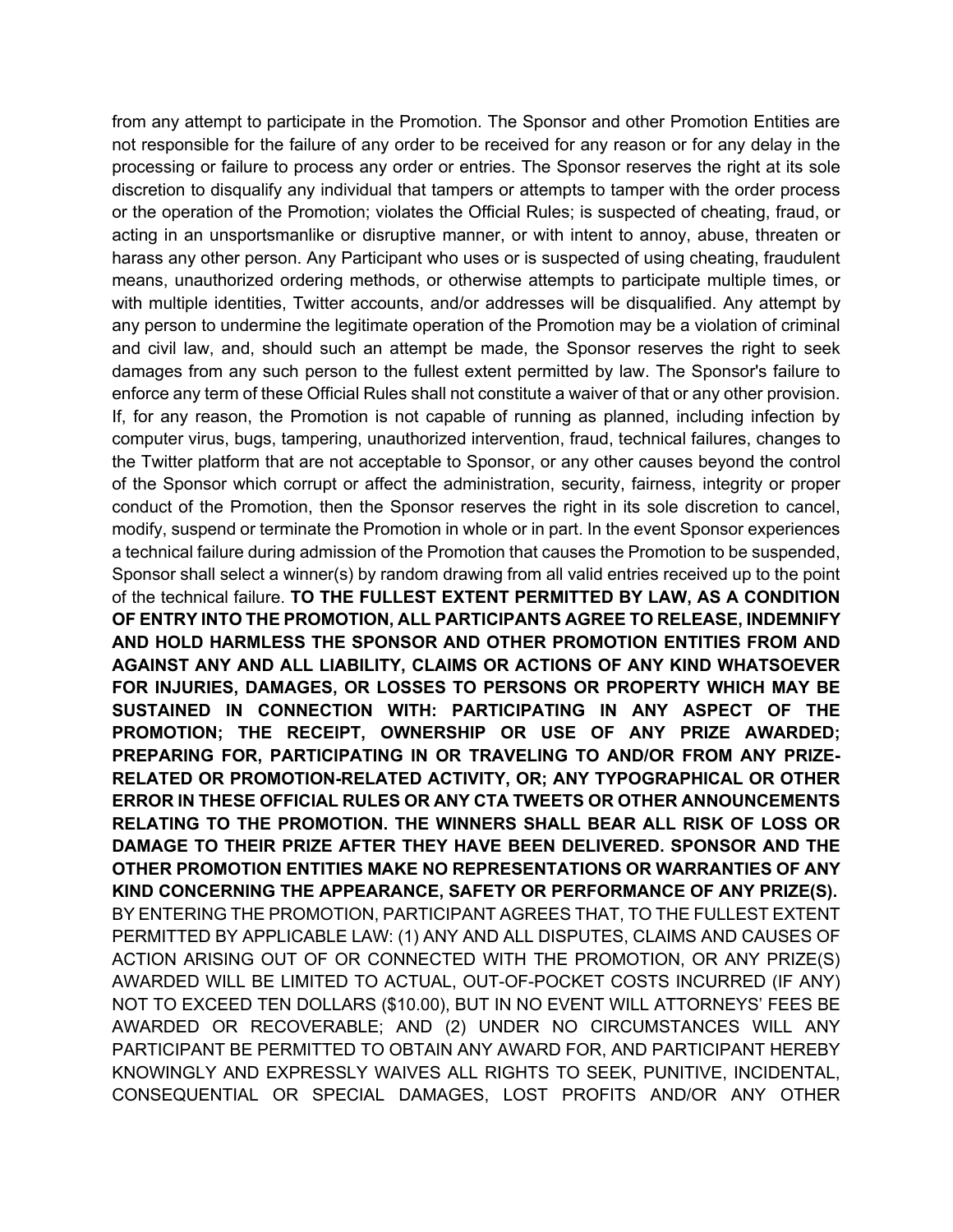DAMAGES (OTHER THAN ACTUAL OUT-OF-POCKET EXPENSES NOT TO EXCEED TEN DOLLARS (\$10.00)) AND/OR ANY RIGHTS TO HAVE DAMAGES MULTIPLIED OR OTHERWISE INCREASED. SOME JURISDICTIONS DO NOT ALLOW THE FOREGOING LIMITATIONS OR EXCLUSION OF LIABILITY, SO THE ABOVE MAY NOT APPLY TO YOU.

Without limiting any other provision in these Official Rules, the Promotion Entities are not responsible or liable to any Participant or winner (or any person claiming through such Participant or winner) for failure to supply the prize or any part thereof in the event that any of the Promotion activities or Promotion Entities' operations or activities are affected by any cause or event beyond the sole and reasonable control of the applicable Promotion Entity (as determined by Sponsor in its sole discretion), including, without limitation, by reason of any acts of God, equipment failure, threatened or actual terrorist acts, air raid, act of public enemy, war (declared or undeclared), civil disturbance, insurrection, riot, epidemic, fire, explosion, earthquake, flood, hurricane, unusually severe weather, blackout, embargo, labor dispute or strike (whether legal or illegal), labor or material shortage, transportation interruption of any kind, work slow-down, any law, rule, regulation, action, order, or request adopted, taken, or made by any governmental or quasigovernmental entity (whether or not such governmental act proves to be invalid), or any other cause, whether or not specifically mentioned above.

EACH PARTICIPANT UNDERSTANDS AND AGREES THAT ALL RIGHTS UNDER SECTION 1542 OF THE CIVIL CODE OF CALIFORNIA AND ANY SIMILAR LAW OF ANY STATE OR TERRITORY OF THE UNITED STATES ARE HEREBY EXPRESSLY WAIVED BY HIM/HER AGAINST THE PROMOTION ENTITIES. SECTION 1542 READS AS FOLLOWS: "*CERTAIN CLAIMS NOT AFFECTED BY A GENERAL RELEASE*. A GENERAL RELEASE DOES NOT EXTEND TO CLAIMS WHICH THE CREDITOR DOES NOT KNOW OR SUSPECT TO EXIST IN HIS OR HER FAVOR AT THE TIME OF EXECUTING THE RELEASE, WHICH IF KNOWN BY HIM OR HER MUST HAVE MATERIALLY AFFECTED HIS OR HER SETTLEMENT WITH THE DEBTOR."

**8) Food Allergy Notice:** By entering the Promotion, each Participant acknowledges and agrees that any food-related Prize(s) offered in the Promotion may contain milk, eggs, wheat, soybean, peanuts, and tree nuts. Participants agree that the Promotion Entities will have no liability whatsoever to, and will be released and held harmless by, the Participants for any and all food allergy-related complications that may result from exposure to food-related Prize(s) offered in this Promotion or otherwise ordered through Fooji.

**9) Privacy Policy:** By entering the Promotion, Participants agree that any personal information submitted by Participants may be used and shared by Sponsor subject to Fooji's privacy policy posted at https://www.fooji.com/privacy/.

**10) Governing Law / Disputes/ Arbitration:** Except where prohibited by law, as a condition of participating in this Promotion, each Entrant agrees that (1) any and all disputes and causes of action arising out of or connected with these Promotion, including but not limited to Prize awarded, shall be resolved individually, without resort to any form of class action, and exclusively by final